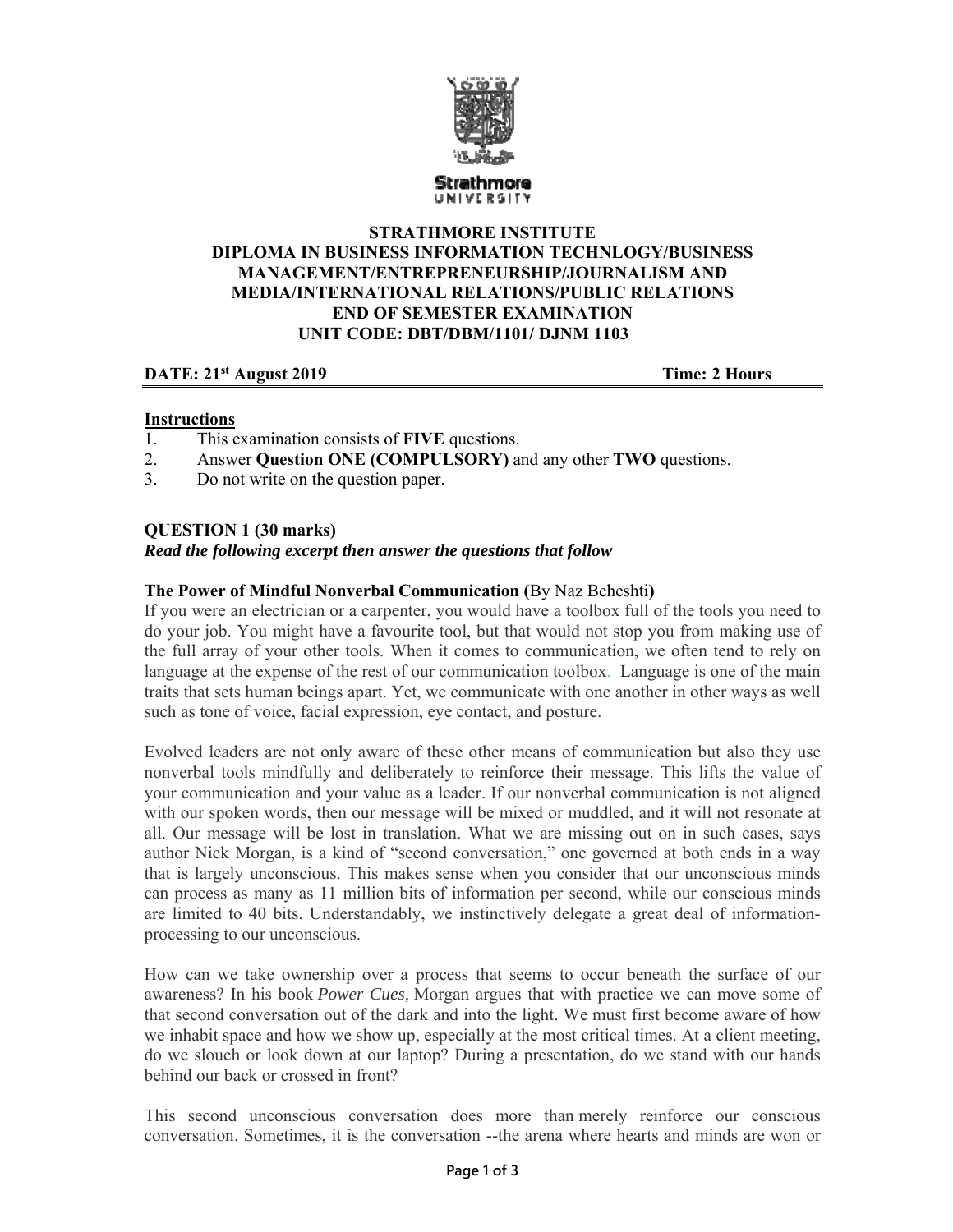lost. For example, Researchers at MIT have found that the success of a venture capital pitch can be accurately predicted by tracking nonverbal signalling. Once we become more aware of our characteristic gestures and body language, Morgan says, we can then go about aligning our nonverbal signalling with our spoken message. This starts with clarity of intent.

We think we know exactly what we want from a given meeting or presentation. In reality, however, our minds are often a jumble of emotions and random thoughts. If we take the time to hone in on the essence of our intention, then it is more likely to play itself out through our gestures, intonation, and facial expression. For example, going into a meeting with top-level managers to explain a corporate restructuring, you might sum up your intent in a single word, such as reassurance.

This inside-out approach proceeds from emotion to gesture. Gesture sometimes anticipates and even shapes emotion and thought. We can choose to begin there and work outside-in. With practice, we can learn to be more conscious of certain gestures and nonverbal cues and, therefore, their effect on other and ourselves.

#### **Mindful presence**

All of this comes down to awareness of self, of others, and of a situation, which is mindfulness. In my coaching practice, I impress upon clients the far-reaching ripple effects of a mindfulness practice. Mindfulness is often marketed as a stress-reduction technique. While it certainly does help alleviate stress, it is so much more. The awareness and clarity generated by a meditation session will over time translate into the rest of your day. Mindfulness works hand-in-hand with mind-body unity. Mind-body practices, such as yoga or tai chi, are essentially mindfulness in motion. Those practices teach that when the body leads, then the mind will follow.

Psychologist Amy Cuddy discovered a version of this truth in her explorations of what she calls *presence.* In research first conducted at Harvard, Cuddy found that people who feel confident and powerful are likely to manifest that presence in a more expansive posture. She wondered if the reverse might hold true. Could an expansive posture actually make someone feel more confident and powerful?

The answer was yes. Despite a backlash against the popularity of the "power pose" and some criticism of her research, Cuddy recently reaffirmed those findings in a new academic paper published in *Psychological Science.* The mind does indeed follow the body's lead. Implied in this research is an essential insight that body language not only communicates messages to others but also to ourselves as well. The entire array of nonverbal signals at our disposal announces to the world, and to ourselves, who we are. As the poet, Walt Whitman wrote, "We convince by our presence."

#### **An opportunity to connect**

It can be tempting to view the mysteries of nonverbal communication with anxiety or as a potential minefield. What if I give a great pitch but only to undercut it with the wrong body language? We can instead approach this rich, layered world as an opportunity to connect with ourselves and with others more fully. Learning to understand and use everything in your communication toolbox will make you a better leader and a better human being.

We lose out on this opportunity when we rely excessively on texts and emails. We limit our toolbox, risk miscommunication and miss out on the many other benefits of face-to-face interaction, such as building trust and shared purpose. Nonverbal communication does not need to be a minefield, but rather it can be a gold mine. Be mindful of it and embrace it. You will see your presence and influence grow.